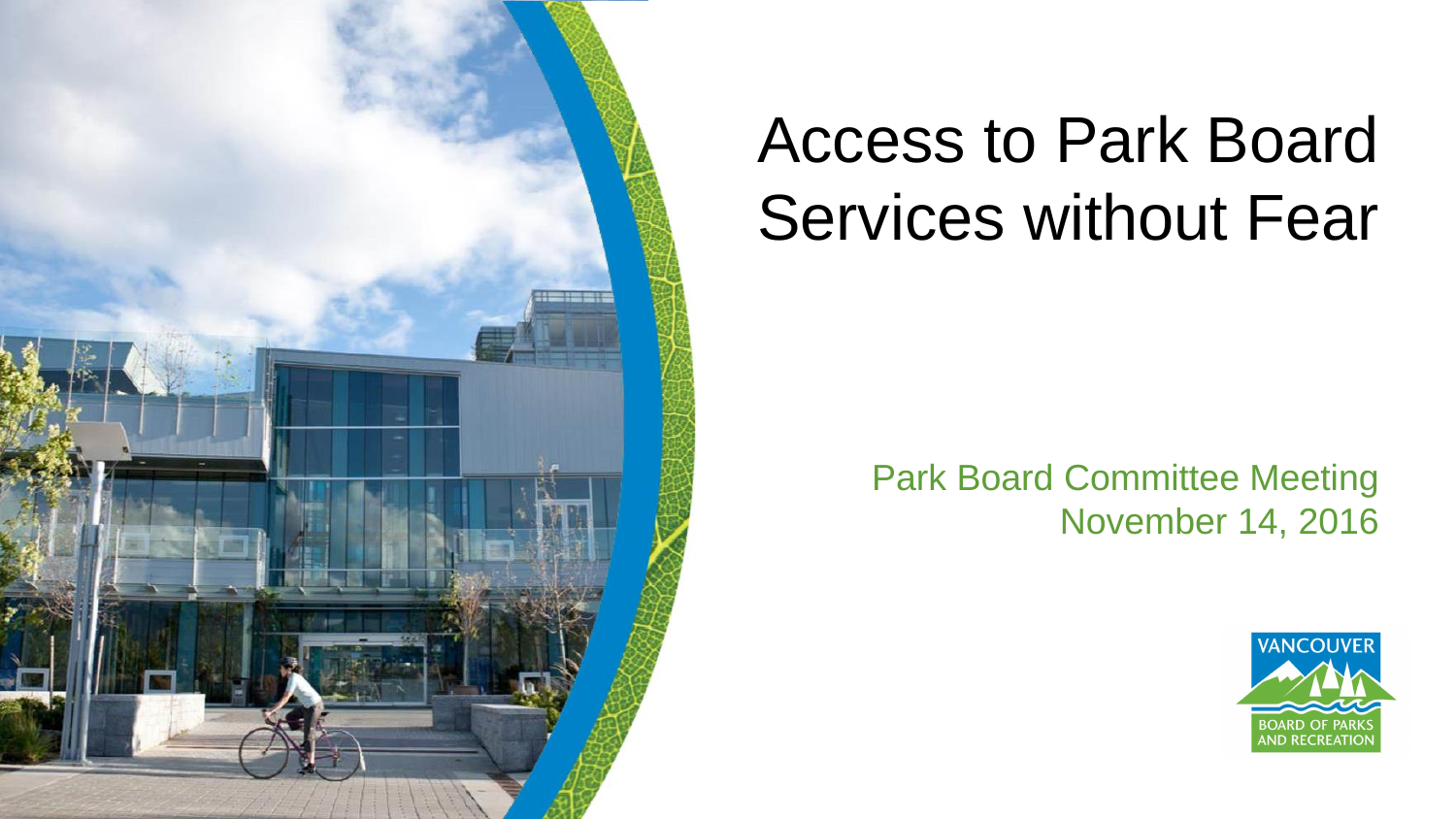

Seeking Board approval of the proposed "Access to Park Board Services Without Fear" policy, attached as Appendix A to the staff report.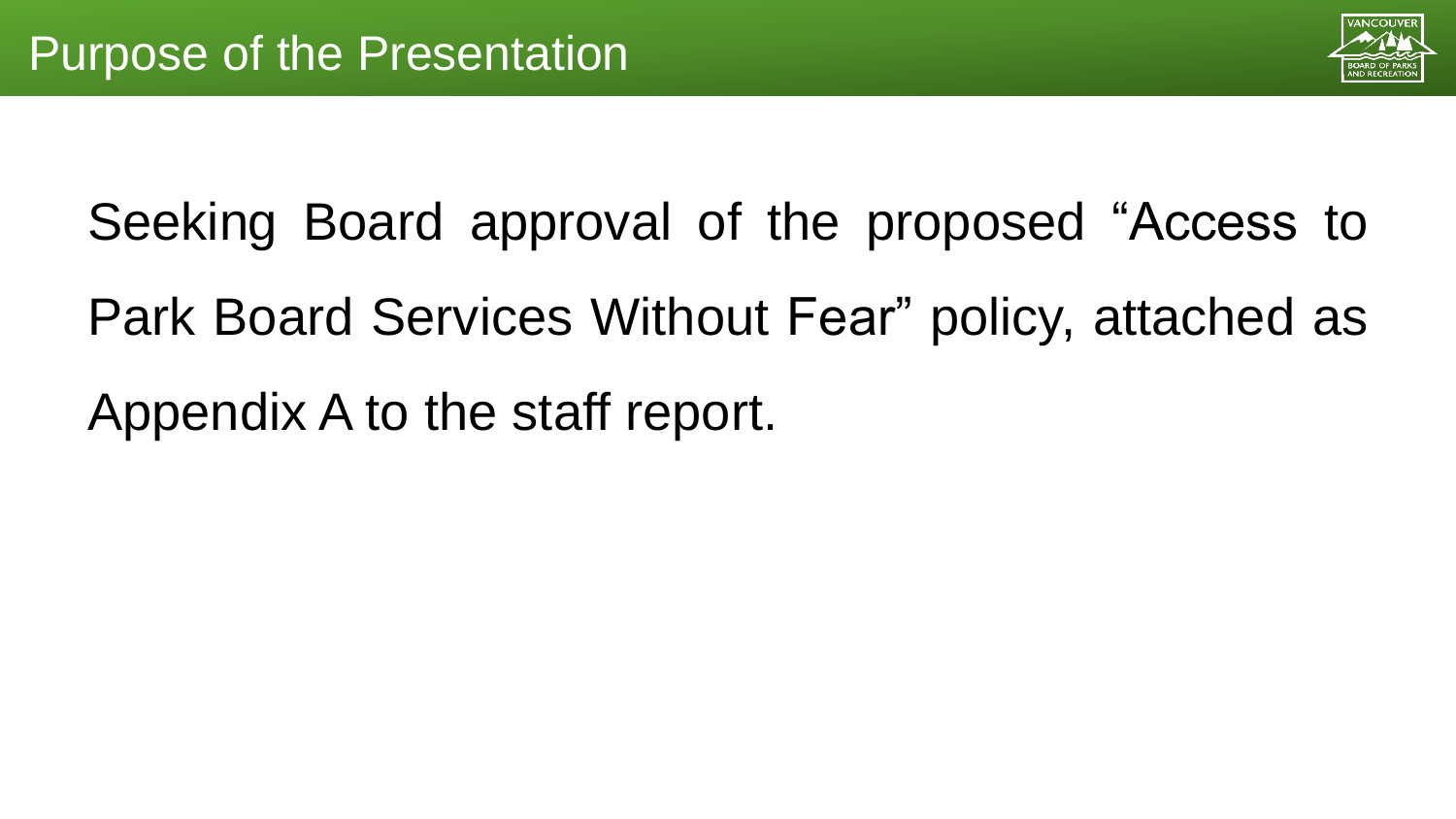

The goal of the proposed policy is to enable residents with uncertain or no immigration status to access Park Board programs and services, and to do so without fear that information about their immigration status will be provided to other institutions or orders of government unless required by law.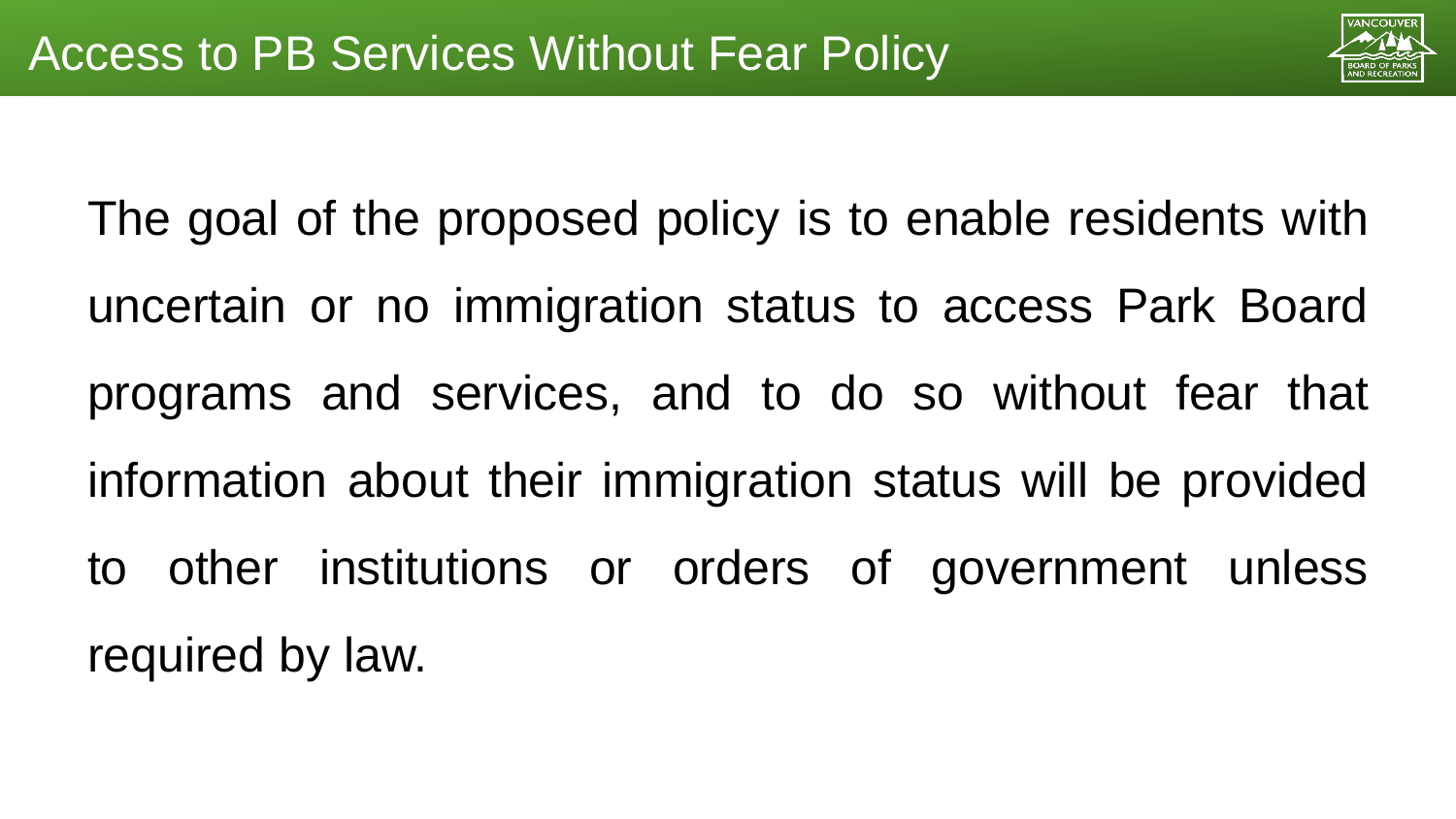### **Background**



## Lucia Vega Jimenez

- identified as "undocumented" when arrested for a transit violation on December 1, 2013;
- transferred to Canada Border Security Agency (CBSA) custody;
- took her own life 20 days later while in custody awaiting deportation.

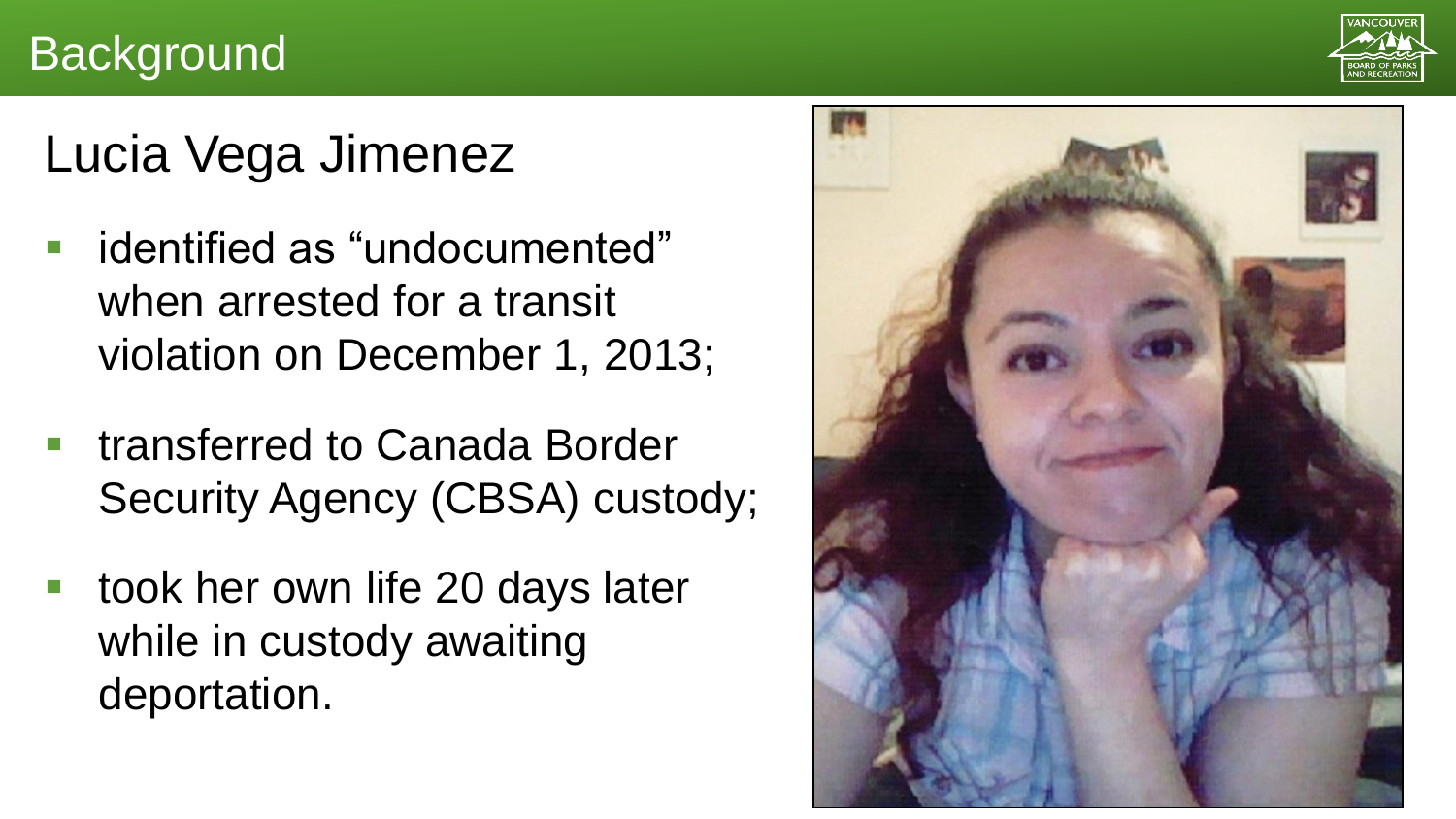

### **Background**

### **Related Policy Development:**

- Vancouver Park Board
	- Refugee Support motion
	- Economic Access Policy
- **Vancouver Coastal Health Authority**
- **Fiaser Health Authority**
- **City of Vancouver**
- **Vancouver Public Library**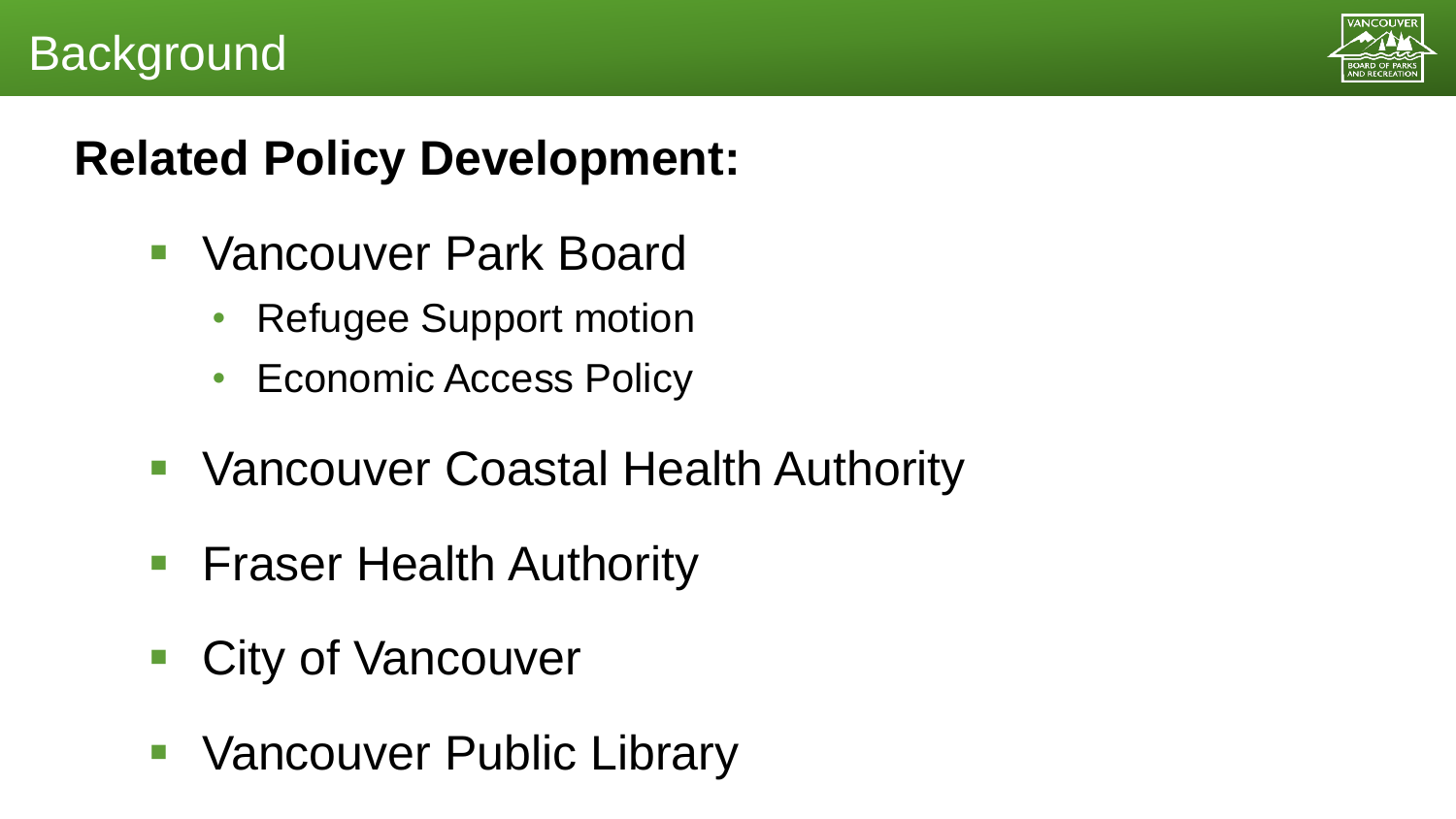

**Align proposed policy with PB programs and services:**

- **review and amend PB procedures, guidelines, and policies** - replace the word "citizens" with "residents", which is a more inclusive term;
- **update PB consent forms**  participation in PB activities does not require proof of medical insurance;
- **inform PB staff & stakeholders** communicate policy directives & principles; increase awareness that staff are not permitted to disclose personal information.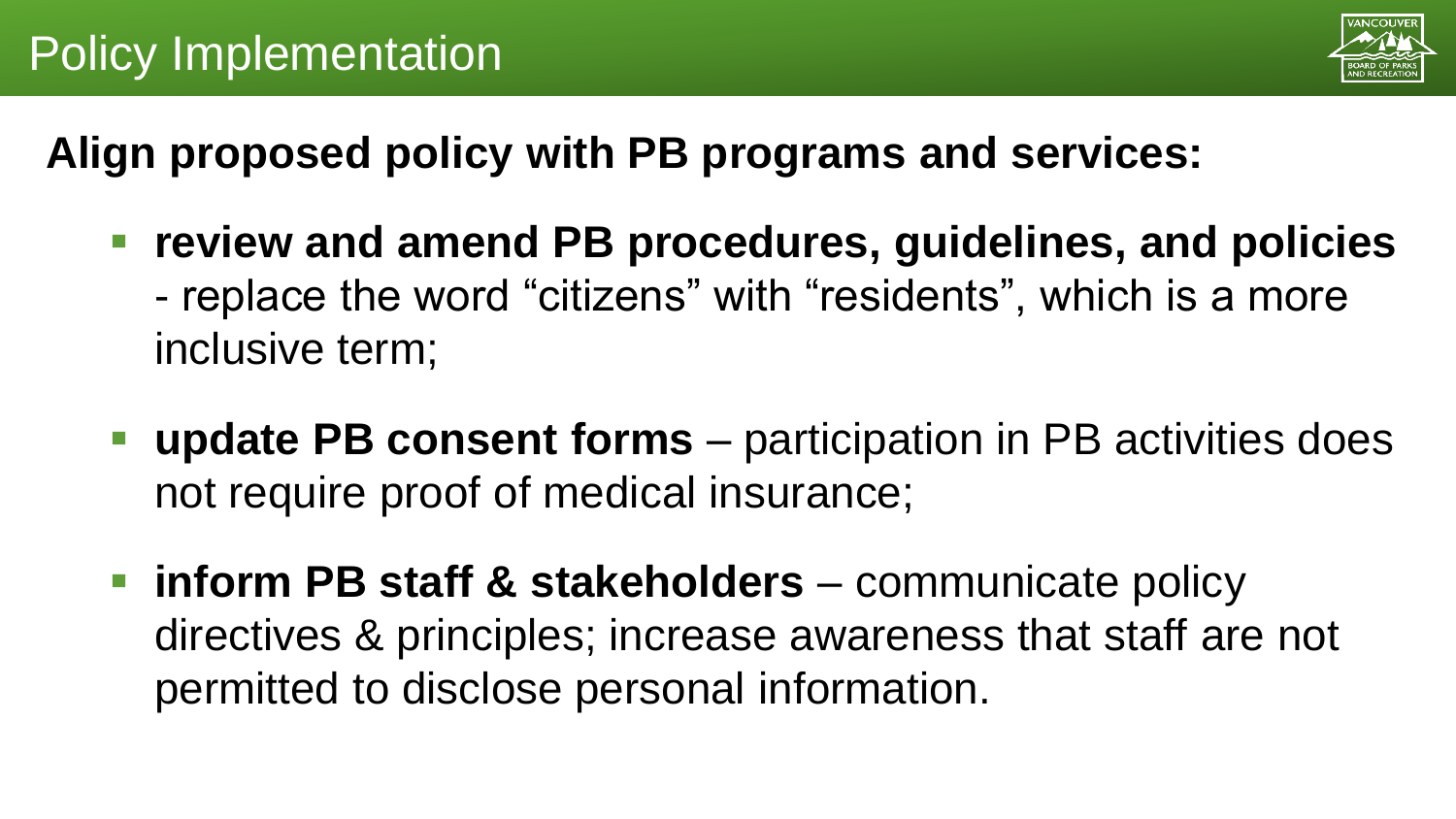

THAT the Vancouver Park Board approve the "Access to Park Board Services Without Fear Policy" to support residents of Vancouver with uncertain or no immigration status and who fear detention, psychological or physical harm, or deportation, when accessing Park Board services.